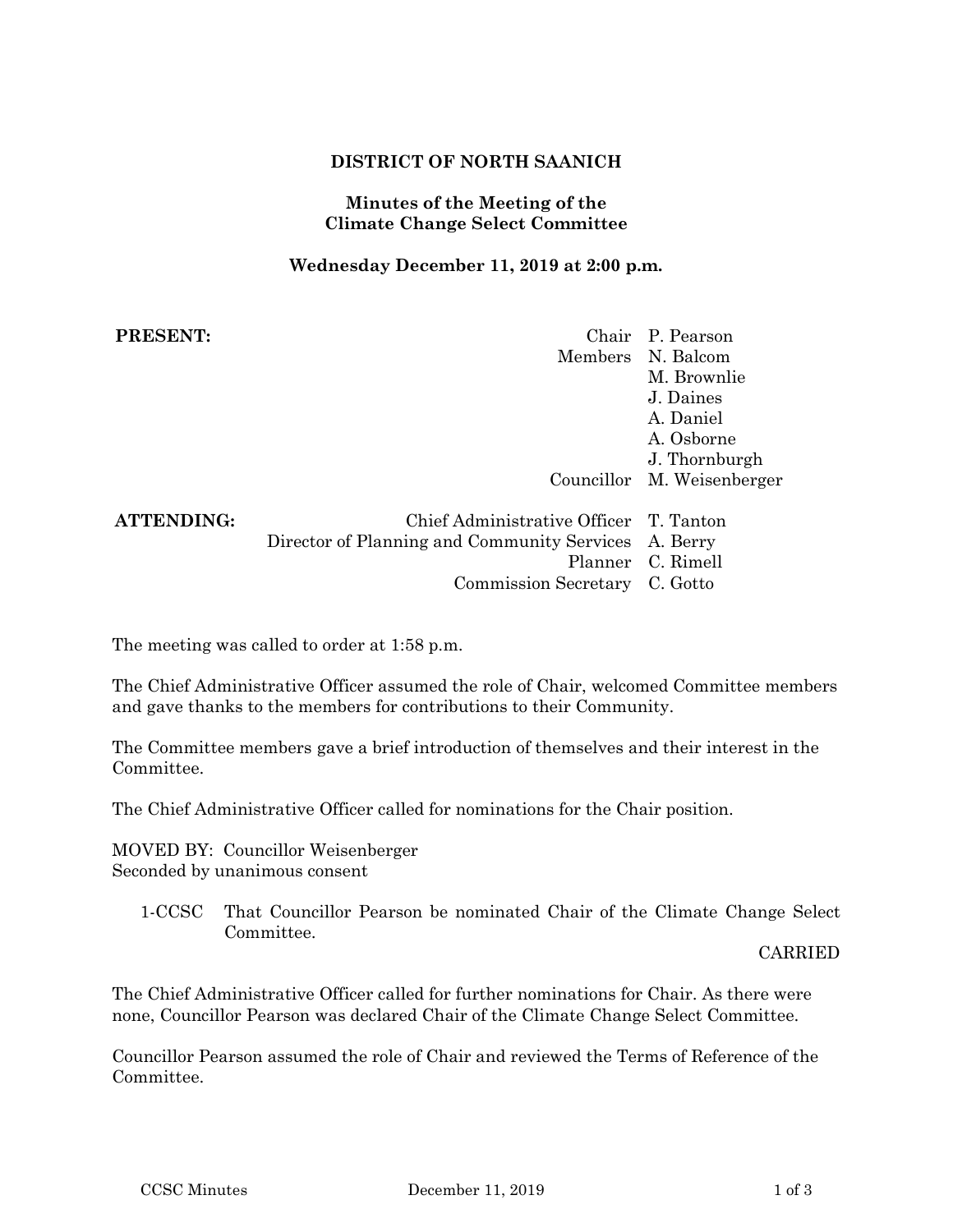### **1. APPROVAL OF AGENDA**

MOVED BY: Councillor Weisenberger SECONDED BY: A. Osborne

2-CCSC That the agenda be approved as circulated.

CARRIED

## **2. REFFERALS**

**At the regular meeting of Council held December 2, 2019, Council passed the following resolution:**

**That Council direct the Climate Change Select Committee to hold an initial meeting and follow up meetings as necessary and report back to Council in late January with a work plan based on the scope as outlined in the establishment bylaw Terms of Reference; and**

**That staff provide the Climate Change Select Committee with a list of District historical climate related documentation.** 

The CAO left the meeting at 2:30p.m.

J. Thornburgh and J. Daines left the meeting at 3:20p.m.

MOVED BY: Councillor Weisenberger SECONDED BY: M. Brownlie

- 3-CCSC That the Work Plan tasks outline for the Committee will be as follows:
	- 1. Provide a brief overview of data and where it comes from. Answer questions focused on District data and initiatives. Determine guiding principles, evaluation criteria, and provide discussion of jurisdiction and scope of Committee;
	- 2. Research by looking at other jurisdictions and bringing together relevant information;
	- 3. Develop a short broader "Big Moves" list of topics based on criteria under item 1;
	- 4. Develop detailed projects based on short list of focus areas; and
	- 5. Determine either easy, medium, hard or short, medium, long term recommendations to Council, with respect to the climate action plan. CARRIED

# MOVED BY: A. Osborne SECONDED BY: A. Daniel

4-CCSC That Council give more flexibility in terms of the meeting schedule of the Committee to accomplish the task.